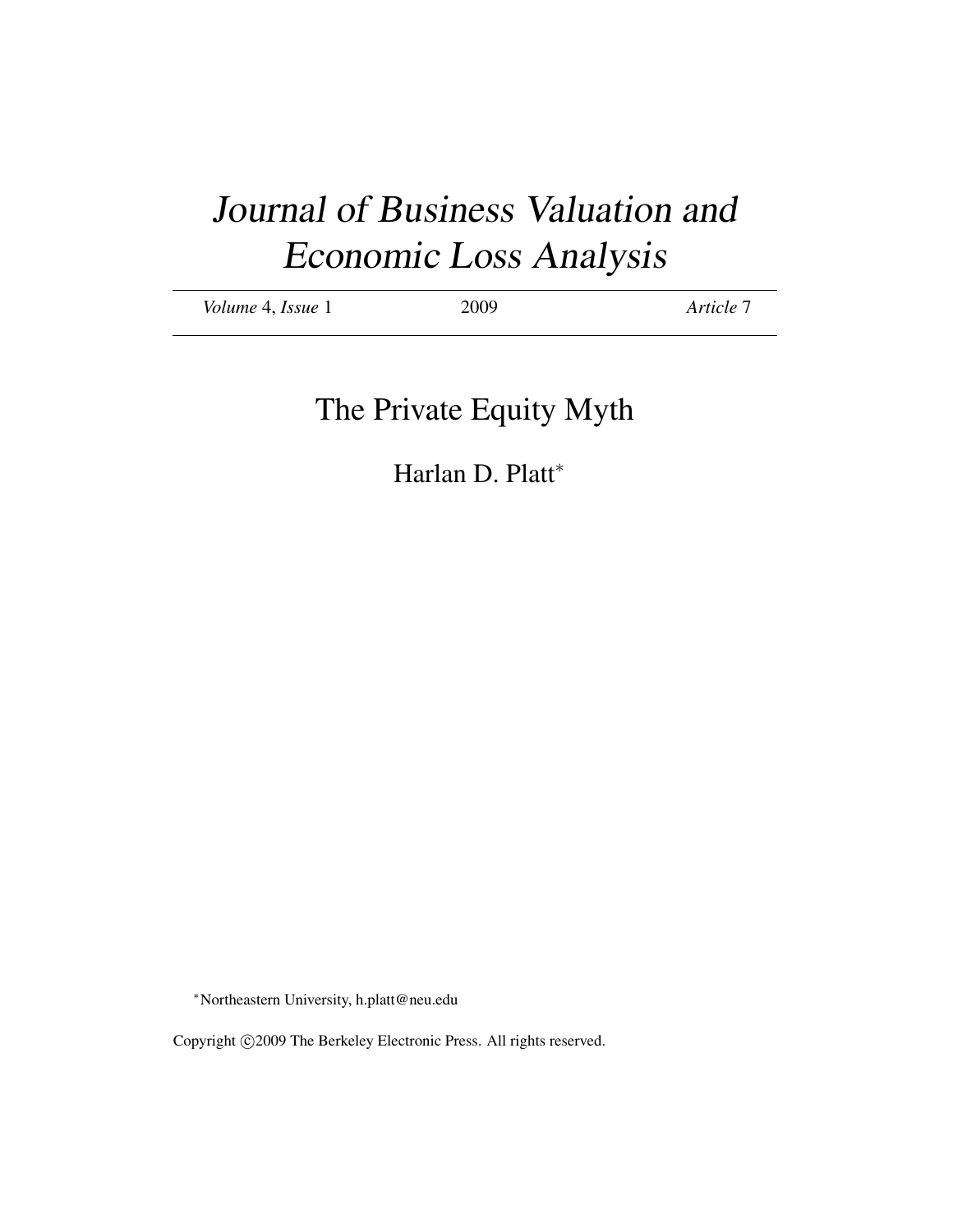## The Private Equity Myth<sup>\*</sup>

Harlan D. Platt

#### Abstract

Private equity has become a huge force in American business, but how is it creating value. The paper shows that private equity firms in recent years have paid high prices for acquired companies, leveraging them up, and then hoping to sell them to someone else. Doubts are raised as to whether this is a good strategy for investors or the nation.

KEYWORDS: private equity, valuation, multiples, Modigliani and Miller

<sup>∗</sup>Thanks to the editor and reviewer. Tom McCarthy and Dennis Lacey provided valuable comments.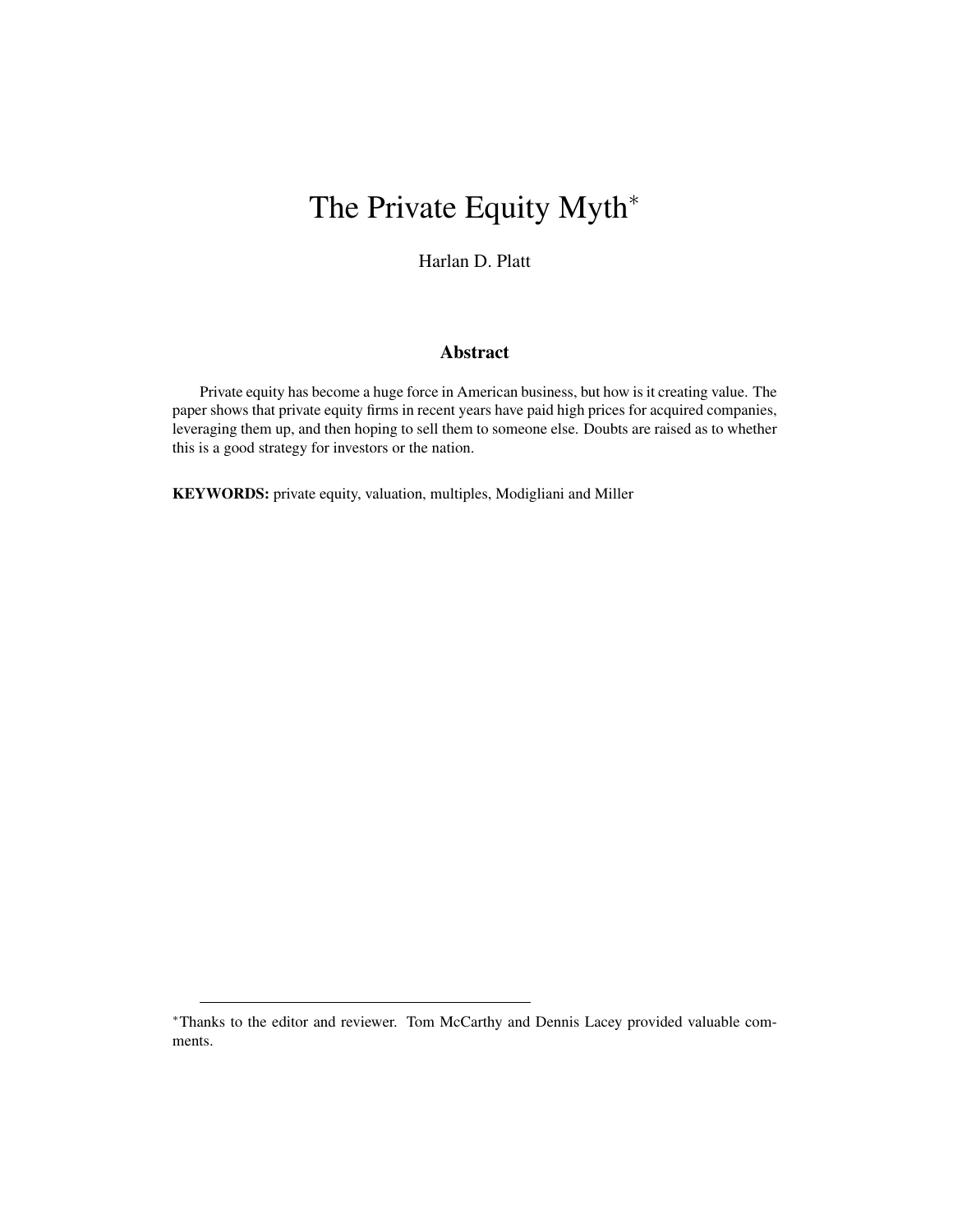The first wave of highly leveraged transactions (HLTs) also known as leveraged buyouts (LBOs) began in the late 1980s. Fewer transactions occurred in the 1990's after a number of companies in the first wave failed when the economy slowed down. More recently, the driving force behind levered deals has been the private equity business. Private equity has grown exponentially in the past decade, see Kaplan and Schoar (2005). Nationally, an unprecedented takeover binge occurred between 2005-2007 as private equity firms used leveraged loans (at the same time that subprime borrowers used No Income No Assets loans to buy houses) to finance numerous transactions. Consider how a major player in the industry, Sun Capital Partners, Inc., (SCP) described itself on its web site in 2008 (bold added by the author):

Sun Capital Partners, Inc. is a leading private investment firm focused on leveraged buyouts, equity, debt, and other investments in market-leading companies that can benefit from its in-house operating professionals and experience. Sun Capital affiliates invest in companies which typically have the number one or two market position in their industry, long-term competitive advantages, and significant barriers to entry. …

Sun Capital affiliates have invested in and managed more than 190 companies worldwide since Sun Capital's inception in 1995, with combined sales in excess of \$40 billion and more than 150,000 employees. On a consolidated basis, Sun Capital's affiliated portfolio companies would rank in the top 100 of Fortune Magazine's listing of the 500 largest companies in the United States.

Sun Capital has approximately \$10 billion of equity capital under management, and can invest more than \$2 billion of capital in any one transaction. Sun Capital often bridges the entire purchase price at closing; raising permanent debt financing afterwards. Sun Capital is one of the very few private equity firms that has completed all transactions to which it has committed, despite the difficult economic and financing environment in 2007, and thus far in 2008. 1

Companies such as SCP are important players in American business. Using their estimate of a \$10 billion equity capital investment and an 80% debt ratio suggests that SCP controls companies worth approximately \$50 billion. Analyzing this development from a societal point of view, requires that we understand whether SCP has in fact shared its "operating professionals and experience" with the enterprises and thereby improved their results or whether SPC has merely increased the acquired companies' debt load and using a portfolio

 $\overline{a}$ 

<sup>&</sup>lt;sup>1</sup> Source:  $\frac{http://www.suncappart.com/}{http://www.suncappart.com/}$  the overview section, on May 30, 2008.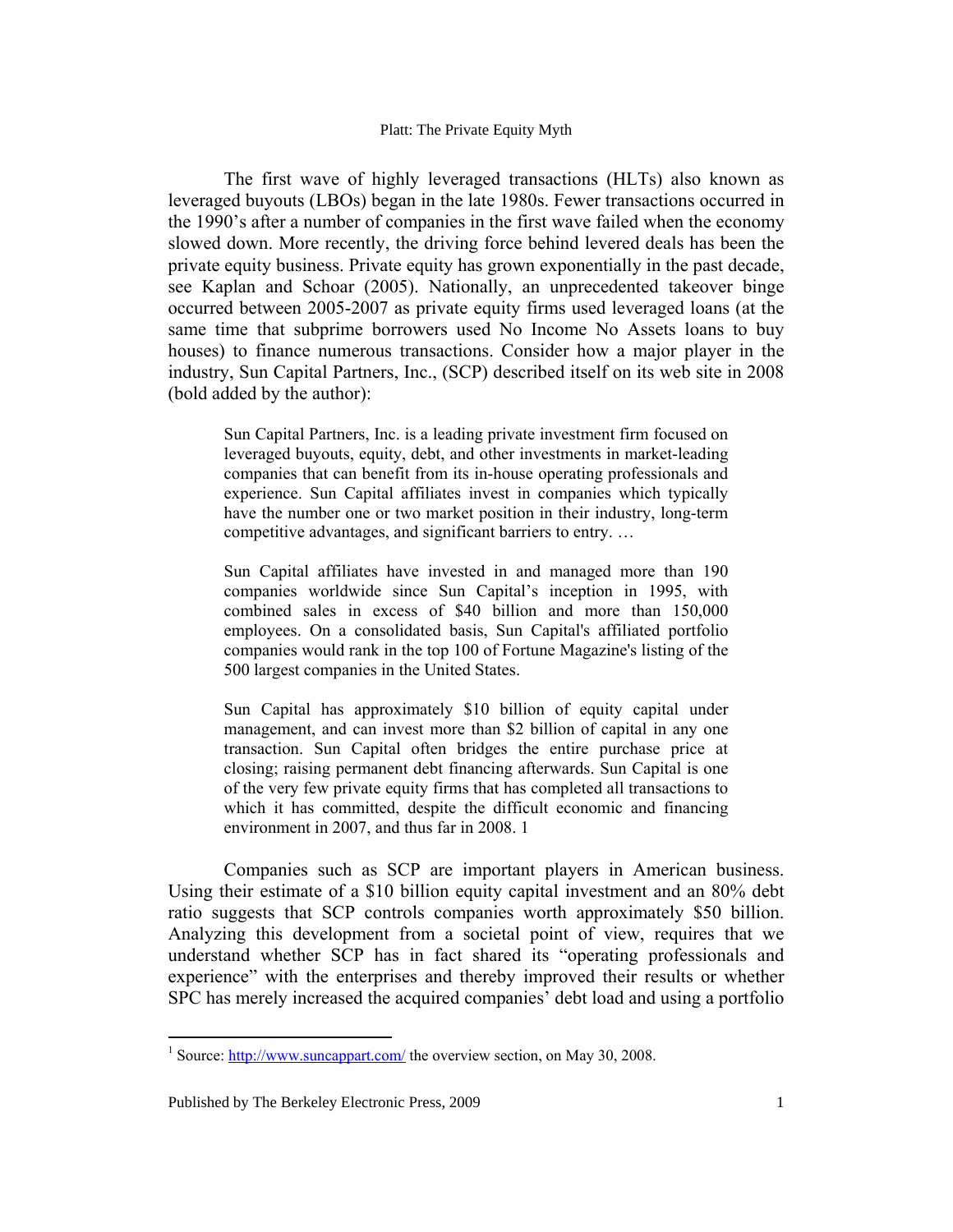concept is willing to let the strong excel and the weak fail. More is said about this idea later in this chapter.

Doug Lowenstein, President of the Private Equity Council noted in a speech that the private equity industry which had raised \$5 billion in capital in  $2002$  was able to expand that amount to \$198 billion in 2006.<sup>2</sup> The reach of the industry is exemplified by the announcement that a company owned by Blackstone, a large American private equity firm, was in talks to acquire the Viennese giant wheel. The nationalistic political party in Austria, the Austrian Freedom Party, has attacked the proposed transaction.

Besides the issue of whether private equity funds can profitably invest hundreds of billions of dollars, the sheer amount of money involved in private equity raises a host of societal issues. Amongst these are employment questions (will private equity owners be less compassionate), the concentration of ownership (will private equity owners destroy economic competition), and the shrouding of critical company decisions from public view (will private equity firms, for example, be unwilling to address environmental issues).

How private equity firms value their acquisitions is a key question.<sup>3</sup> The simplest and yet probably the most common technique used to value target companies is an earnings-multiple method. The technique usually relies on an earnings figure called EBITDA. EBITDA equals operating income plus depreciation and amortization as seen in equation (1).

 $EBITDA = Operating income (EBIT) + Depreciation and Amortization (1)$ 

Operating income equals operating revenues less operating costs. Operating costs include costs of good sold, SGA (selling, general and administrative expenses), and deprecation and amortization. Depreciation and amortization are added back to EBIT because they are non cash expenses which are available for use by the private equity firm.

Private equity companies buy firms (either public or private companies) at a multiple of their EBITDA value. Depending on the target's size, profit margin, industry, and other factors the multiple might range between 3 and 10. The purchase price is paid for with a mix of equity and debt. Typically, private equity firms lever up their acquisitions beyond the level that the company was historically levered and beyond the norm of other firms in the industry. One explanation for introducing high leverage is that it forces a company to stay

 $\overline{a}$ 

<sup>&</sup>lt;sup>2</sup> The Carried Interest: Private equity and Venture Capital Club, Columbia Business School, 2008 Volume 1, page 1.

<sup>&</sup>lt;sup>3</sup> I've greatly benefited from discussions with Bill Haan and Tom McCarthy on this and other topics.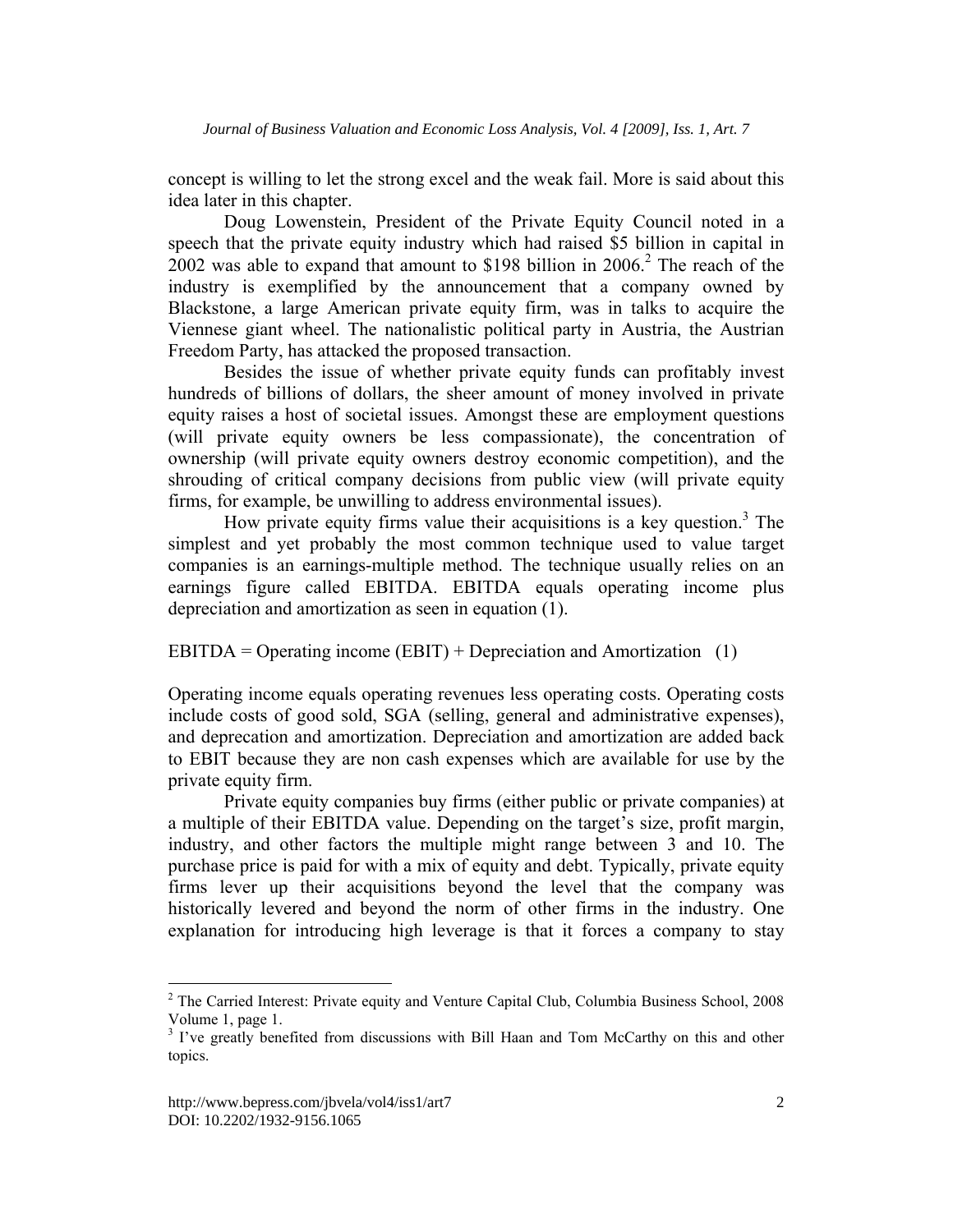focused on improvement, growth and profits.<sup>4</sup> While the private equity firm owns a company it seeks improvement in the firm's performance by fixing its infrastructure, compensation plan, management, marketing and sales methods, and other areas of weakness. By achieving these, the company's revenues increase while its costs decrease; consequently, its EBITDA increases. The private equity firm profits when it sells the firm since its value rises along with its EBITDA.<sup>5</sup> It is also conceivable that the company may command a higher multiple following the changes which also raises the purchase price. One reason for a higher multiple may be that the firm's growth rate has increased following changes initiated by the private equity firm. Another reason may be that the firm is now more highly leveraged than it had been previously (more on this below).

This process of value creation is described mathematically below:

Enterprise value – debt = Equity value  $(2)$ Enterprise value = Multiple  $X$  EBITDA (3)

Increases in either EBITDA or the multiple (equation 3) raise enterprise value which after the repayment of debt increases the firm's equity value (equation 2).

Among the firms acquired in the recent private equity buyout binge were many in which erstwhile rational people paid huge premiums, sometimes approaching 50%, above market prices for companies. Many of these deals were done at earnings-multiples greater than 10 times EBITDA. Table 1 illustrates this point using nine prominent transactions.

| Company                             | Year | <b>Premium to Market</b> |
|-------------------------------------|------|--------------------------|
| SunGard                             | 2005 | 44%                      |
| Kinder Morgan                       | 2006 | 27%                      |
| <b>Clear Channel Communications</b> | 2006 | 30%                      |
| Harrah's Entertainment Inc.         | 2006 | 36%                      |
| Petco Animal Supplies Inc.          | 2006 | 49%                      |
| TXU                                 | 2007 | 25%                      |
| First Data                          | 2007 | 26%                      |
| Hilton                              | 2007 | 32%                      |
| <b>Equity Office Properties</b>     | 2007 | 37%                      |

Table 1: Nine Major Private Equity Deals (2005 – 2007)

 $\overline{a}$ 

<sup>4</sup> Michael Jensen made this point in his presidential address before the American Finance Association meeting, published in the *Journal of Finance*, 1993, page 831 - 880. 5

 $<sup>5</sup>$  Some private equity firms (particularly larger ones) pay dividends to themselves after completing</sup> a purchase. They use new debt to fund the dividend.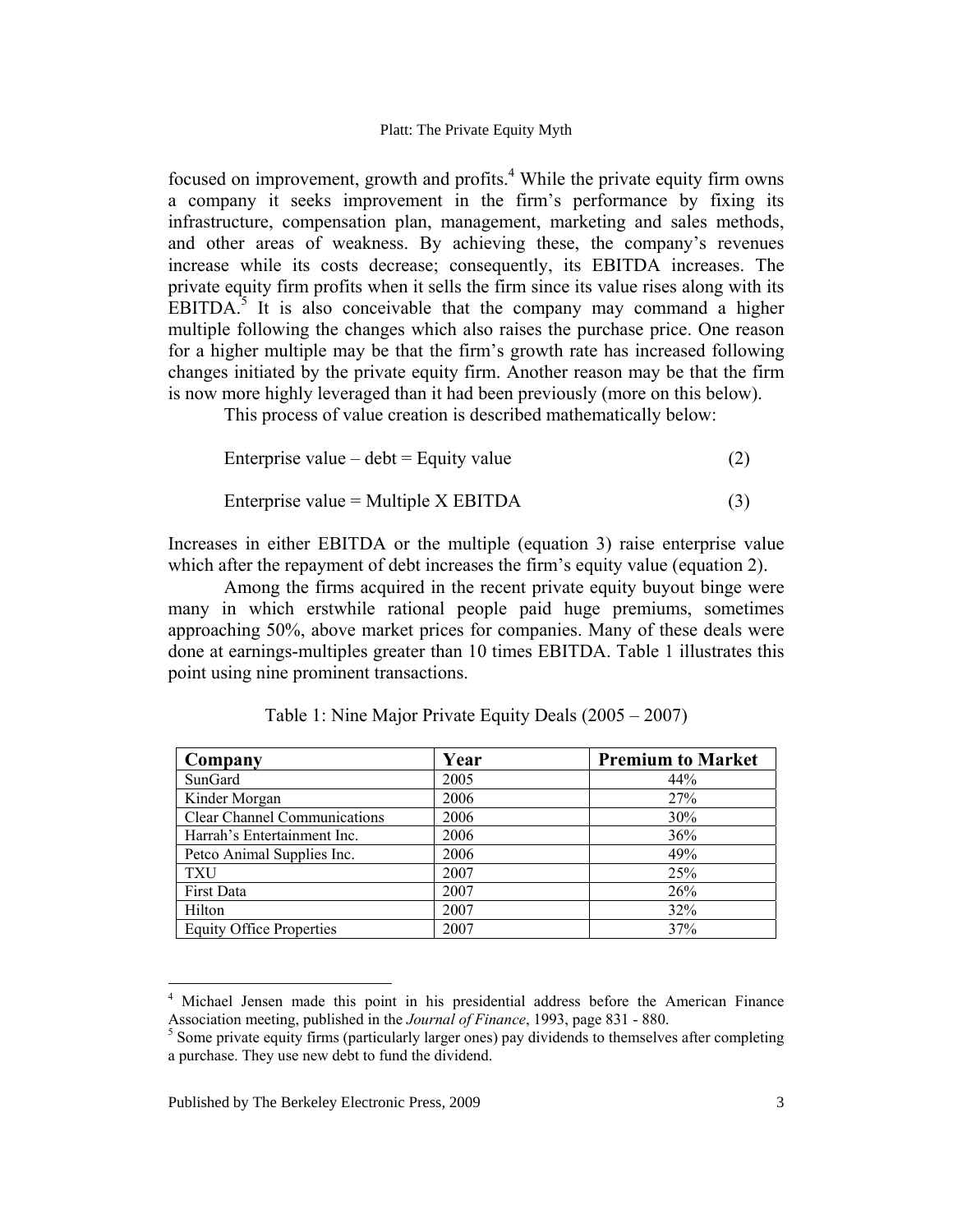The TXU buyout of shareholders, for example, cost \$32 billion plus the assumption of \$13 billion in debt. The buyers were private equity firms Texas Pacific Group and Kohlberg Kravis Roberts, and a partner, Goldman Sachs. The 25% equity premium, see Table 1, meant that the group paid \$6.4 billion more than the "efficient" stock market thought TXU was worth. How could this be? Was the stock market incorrect? Were the buyout firms imprudent, see Vissing-Jorgensen and Moskowitz, (2002)?

A year after Blackstone's acquisition of the Hilton hotel chain a lot had changed: the real estate market had fallen from lofty heights, high gasoline prices were scaring people into staying at home, and hotel room rates were in decline. As reported in the New York Times, the value of a still public competitor, Starwoods Hotels and Resorts, had fallen over the time period by 45% (See Senati, 2008). It is highly likely that the value of Hilton had fallen too. Presumably, the \$5.17 billion that Blackstone had invested of its own money was worth less a year later.

Many announced private equity deals fell through in 2008 when the money-spigot (bank lenders) shut. How the target company stock's fared after the deals died may also illustrate the precarious pricing models employed in some private equity transactions. For example, Penn National Gaming Inc. agreed to be acquired by Fortress Investment Group and Centerbridge Partners for \$67 per share. After the demise of the deal the stock traded at \$27.06 on July 10, 2008.

In some cases, after the acquisition buyout firms change management teams and instill the company with a new spirit of creativity along with lean management, see Lerner (1995). Maybe their plan is to "Lead with Cash Flow." Organic growth and profit improvement do lead to a higher valuation. Is it reasonable to anticipate a valuation surge in excess of 34% (the simple unweighted average of the equity premiums paid in the table above)? Could current managements be so incompetent as to not be aware of growth and cost saving opportunities?

Central to modern finance theory is the concept of market efficiency. In its basic form, market efficiency means that a stock's price fully reflects all the available information about it, its industry, and the global economy. While there is no agreement on what the market price should be today -- some investors are long in the stock and others are short -- the price reflects all that is known about the company. Finance professionals don't say that the price is accurate, though market efficiency purest might go that far. What they do say is that prices are unpredictable which may seem counterintuitive. Unpredictability means that since everything has been reflected in the current price (with some investors going long and others going short) changes from that price are not predictable events.

Another explanation for the high premiums paid to shareholders in buyouts is that there is a transactions-based mentality to the private equity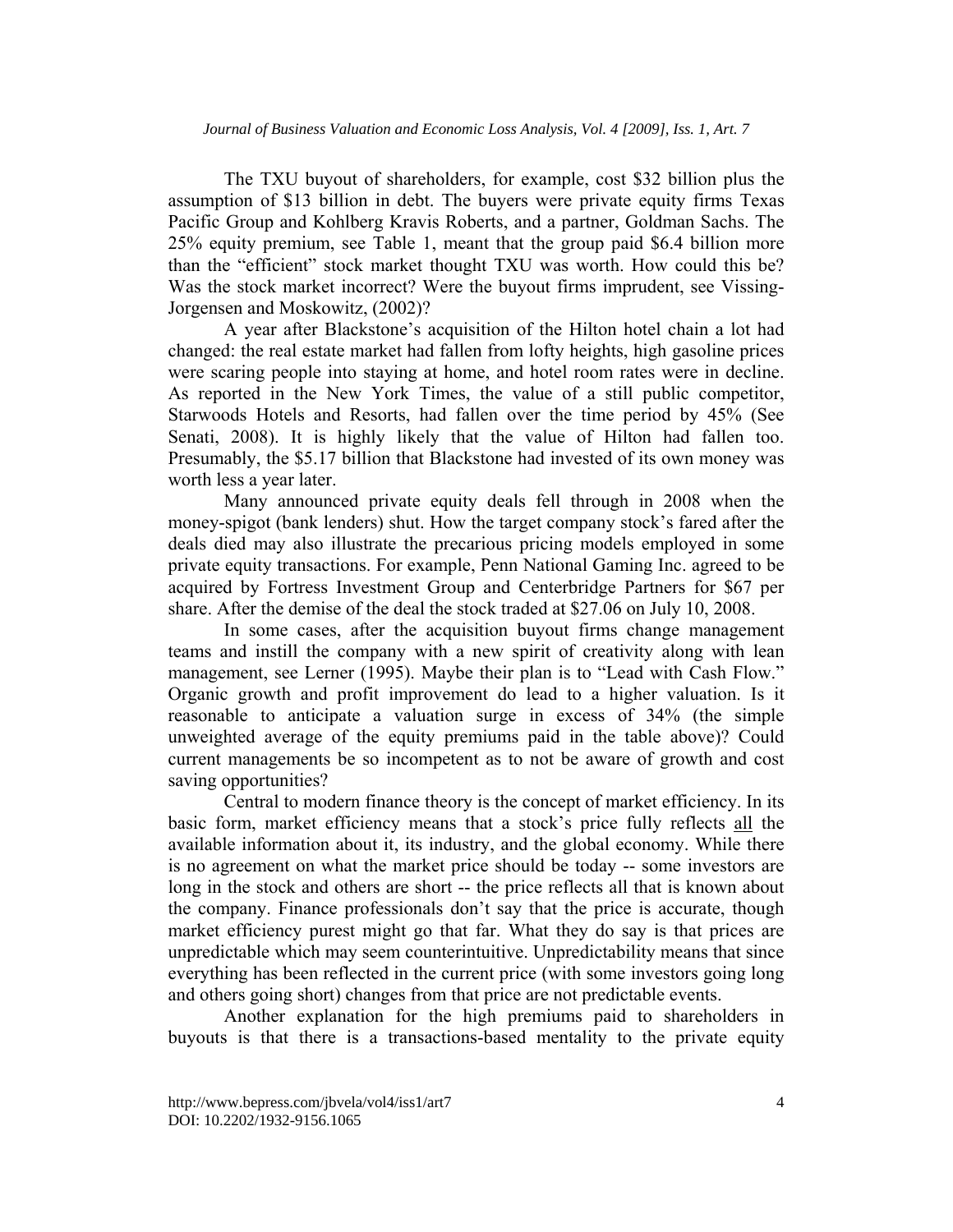industry and its pricing model. Many private equity firms are paid annual management fees that are unrelated to the overall success of their investments. The typical private equity model is a 2/20 split with the investor paying 2% of their investment to the private equity firm each year as a management fee and then paying the firm an additional 20% of realized profits. Under the transactions model it is in the private equity firm's best interest to spend all of an existing fund's money to justify raising another fund and more money. If this is an accurate representation there need not be a close relationship between purchase price and actual value because then fund objectives are not aligned with those of its investors.

In fact, most of the cast of characters in a private equity transaction make out well, see Fenn, et al. (1996). The list includes the fund's partners, institutional investors, the existing public company's management and shareholders, and holders of the original debt in the acquired firm. How does each benefit from taking a public company private. The private equity firm itself is probably the biggest winner because it has nothing to lose under a 2/20 compensation model. Each year they earn 2% of the fund's invested capital regardless of the performance of the portfolio of companies owned by the fund. Most funds are contractually obligated to close out their investments within 10 or 12 years. At that point the institutional and other investors determine whether the private equity firm has earned them a sufficient return in comparison with alternative investments. Existing shareholders and management are rewarded immediately with a share price surge and in the case of managers with exit or retention bonuses. A possible immediate loser may be the holders of the original company's debt obligations who unless they had sufficient covenant protection might find themselves either subordinated to secured loans issued to finance the buyout or else on par with other loans taken on either at the time of the investment or later when the private equity firm pays itself an outsized dividend.

Still another answer to the pricing conundrum may simply be the impact of leverage on firm value. To understand the movement to take companies private, to conduct leveraged recapitalizations, or to use excess cash to buy back shares, let's first see how these tactics "theoretically" lead to value creation. A common first step after purchasing a company is for a private equity firm to change its capital structure. The new capital structure contains more debt (and consequently less equity) than when the firm was public. How this capital structure change affects the firm's weighted average cost of capital (WACC) is at the crux of the valuation puzzle. Note of course, that if the acquired firm is later resold by the private equity firm with a capital structure similar to the one it originally had, there is no value creation. Presumably, the resale occurs at a leverage rate between the firm's original low debt ratio and the private equity firm's imposed high debt ratio.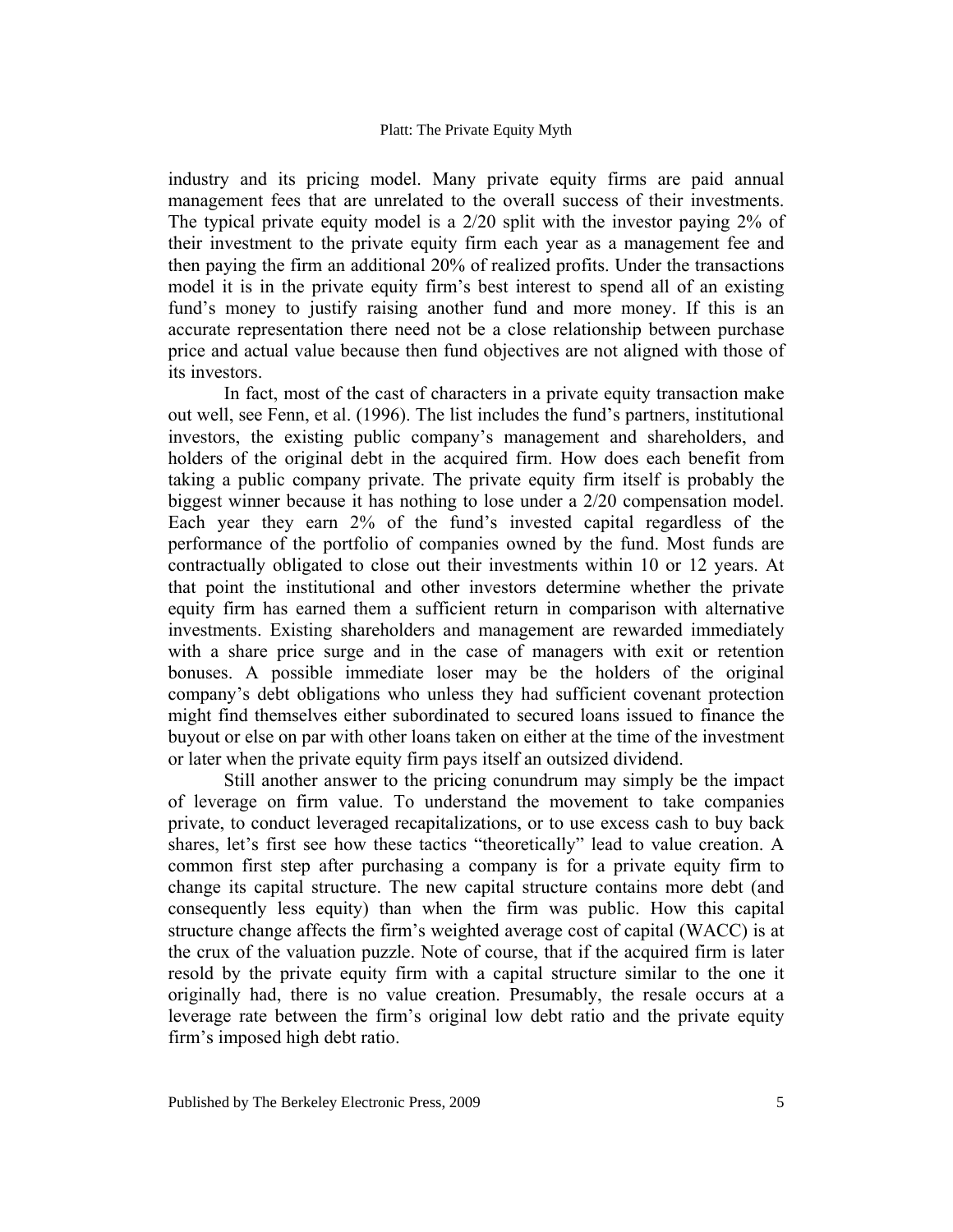WACC is used throughout the finance profession as a measure of the cost of capital to a firm. The basic formula is seen in equation (4).

$$
WACC = \alpha_d (1-T) r_d + (1-\alpha_d) r_e
$$
 (4)

 $\alpha_d$  = debt portion of firm's capital structure  $T = \text{tax rate}$  $r_d$  = cost of debt  $r_e$  = cost of equity

As the private equity firms increases the leverage on the newly acquired company its WACC declines since  $r_d$  is generally less than  $r_e$  and (1-T) which represents the tax deductibility of debt financing further heightens this cost advantage. A lower WACC in the simplest of worlds leads to an increase in the firm's value derived from its future cash flows. This is illustrated in Table 2 below for the case of an acquisition which has rising future cash flows, a case with constant future cash flows, and a case with falling cash flows. In all three instances, the value of the firm grows dramatically. At the bottom of the three tables is a ratio that compares the value of the original firm to that of the highly levered firm analogue. While it is true that the best outcome derives from the rising cash flows case -- the value of the firm rises by 64.5% and the value of each levered share increases by 416.8% - - with constant and falling cash flows, the more highly levered firm also achieves a substantial valuation premium over the less levered firm, though to a lesser extent. Moreover, to be ultra conservative, the analyses assumes no future growth in the calculation of the terminal value for years beyond the first three shown in the tables. That is, the impact of levering up the company is still greater if in fact the company experiences any growth after the third year of the analysis.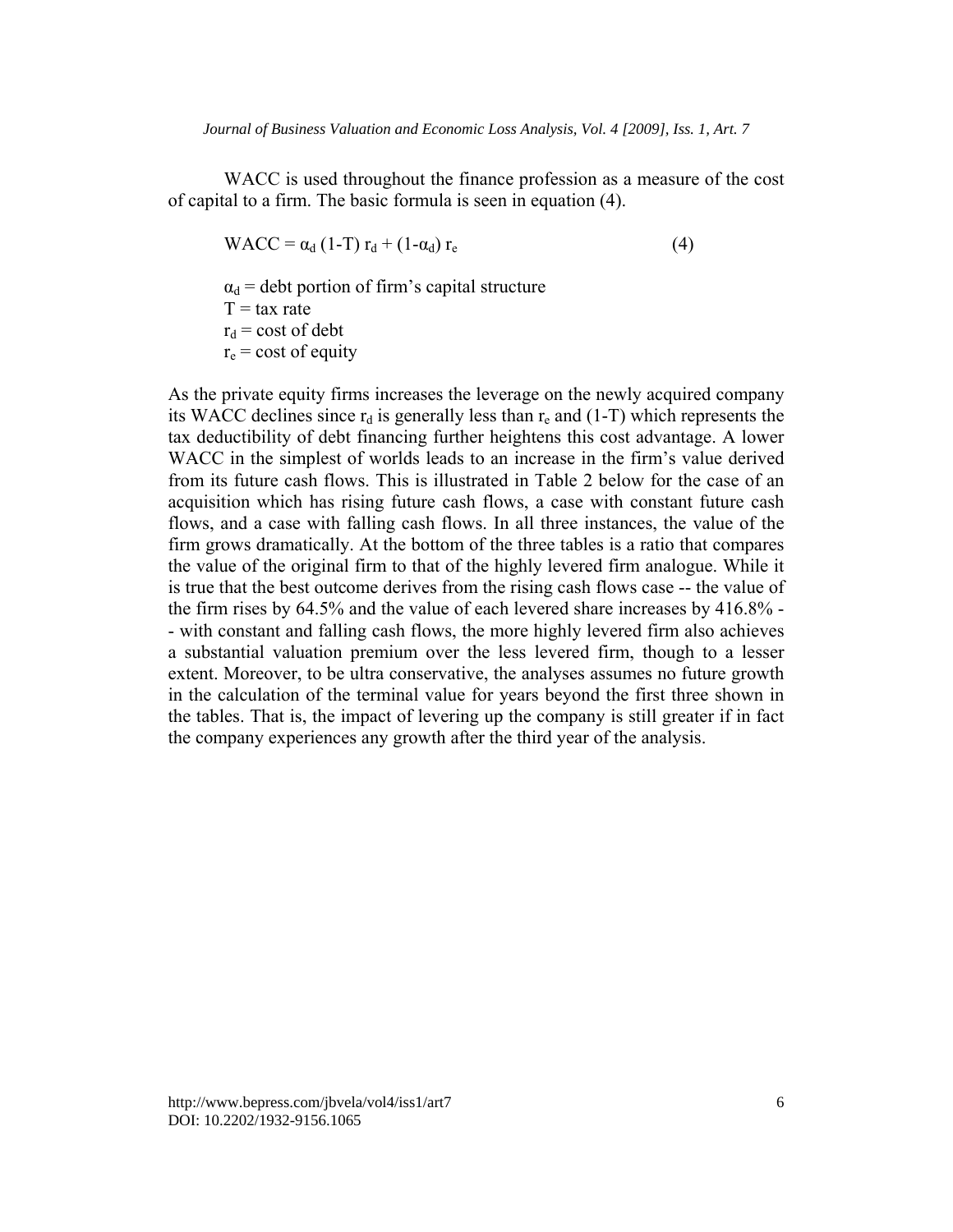### **Table 2 The Impact of Higher Leverage on Valuation: Rising, Constant, and Falling Income Cases**

| Existing Company with Rising Cash Flow (TV with $g = 0$ ) |         |        |        |        | <b>Levered Company with Rising Cash I</b> |          |        |
|-----------------------------------------------------------|---------|--------|--------|--------|-------------------------------------------|----------|--------|
| <b>EBIT</b>                                               | 2.000   | 4.000  | 6.000  | TV     | <b>EBIT</b>                               | 2.000    | 4.000  |
| Interest                                                  | 0.360   | 0.396  | 0.468  |        | Interest                                  | 0.960    | 1.056  |
| EAT                                                       | 0.984   | 2.162  | 3.319  |        | EAT                                       | 0.624    | 1.766  |
| Depreciation                                              | 1.000   | 1.000  | 1.000  |        | Depreciation                              | 1.000    | 1.000  |
| <b>Cash Flows</b>                                         | 1.984   | 3.162  | 4.319  | 4.319  | <b>Cash Flows</b>                         | 1.624    | 2.766  |
| <b>Terminal Value</b>                                     |         |        |        | 45.561 | <b>Terminal Value</b>                     |          |        |
| Cost D                                                    | 0.060   | 0.060  | 0.060  | 0.060  | Cost D                                    | 0.060    | 0.060  |
| Cost E                                                    | 0.120   | 0.120  | 0.120  | 0.120  | Cost E                                    | 0.120    | 0.120  |
| <b>WACC</b>                                               | 0.095   | 0.095  | 0.095  | 0.095  | <b>WACC</b>                               | 0.053    | 0.053  |
| Discount Factor                                           | 0.913   | 0.834  | 0.762  | 0.762  | Discount Factor                           | 0.950    | 0.902  |
| Discounted CF                                             | 1.812   | 2.638  | 3.292  | 3.292  | Discounted CF                             | 1.543    | 2.496  |
| <b>Total Discounted</b><br>Value                          | 42.463  |        |        | 34.721 | <b>Total Discounted</b><br><b>Value</b>   | 69.845   |        |
| <b>Total Assets</b>                                       | 20.000  | 22,000 | 26.000 |        | <b>Total Assets</b>                       | 20.000   | 22.000 |
| Debt                                                      | 0.300   | 0.300  | 0.300  | 0.300  | Debt                                      | 0.800    | 0.800  |
| Equity                                                    | 0.700   | 0.700  | 0.700  | 0.700  | Equity                                    | 0.200    | 0.200  |
| <b>Equity Value</b>                                       | \$36.46 |        |        |        | <b>Equity Value</b>                       | \$53.85  |        |
| <b>Equity Value/Share</b>                                 | \$36.46 |        |        |        | <b>Equity Value/Share</b>                 | \$188.46 |        |

| Existing Company with Rising Cash Flow (TV with $g = 0$ ) |         |         |        |        | Levered Company with Rising Cash Flow (TV with $g = 0$ ) |          |        |        |        |
|-----------------------------------------------------------|---------|---------|--------|--------|----------------------------------------------------------|----------|--------|--------|--------|
| EBIT                                                      | 2.000   | 4.000   | 6.000  | TV     | <b>EBIT</b>                                              | 2.000    | 4.000  | 6.000  | TV     |
| Interest                                                  | 0.360   | 0.396   | 0.468  |        | Interest                                                 | 0.960    | 1.056  | 1.248  |        |
| EAT                                                       | 0.984   | 2.162   | 3.319  |        | EAT                                                      | 0.624    | 1.766  | 2.851  |        |
| Depreciation                                              | 1.000   | 1.000   | 1.000  |        | Depreciation                                             | 1.000    | 1.000  | 1.000  |        |
| <b>Cash Flows</b>                                         | 1.984   | $3.162$ | 4.319  | 4.319  | <b>Cash Flows</b>                                        | 1.624    | 2.766  | 3.851  | 3.851  |
| <b>Terminal Value</b>                                     |         |         |        | 45.561 | <b>Terminal Value</b>                                    |          |        |        | 72.939 |
| Cost D                                                    | 0.060   | 0.060   | 0.060  | 0.060  | Cost D                                                   | 0.060    | 0.060  | 0.060  | 0.060  |
| Cost E                                                    | 0.120   | 0.120   | 0.120  | 0.120  | Cost E                                                   | 0.120    | 0.120  | 0.120  | 0.120  |
| <b>WACC</b>                                               | 0.095   | 0.095   | 0.095  | 0.095  | <b>WACC</b>                                              | 0.053    | 0.053  | 0.053  | 0.053  |
| Discount Factor                                           | 0.913   | 0.834   | 0.762  | 0.762  | Discount Factor                                          | 0.950    | 0.902  | 0.857  | 0.857  |
| Discounted CF                                             | 1.812   | 2.638   | 3.292  | 3.292  | Discounted CF                                            | 1.543    | 2.496  | 3.300  | 3.300  |
| <b>Total Discounted</b><br><b>Value</b>                   | 42.463  |         |        | 34.721 | <b>Total Discounted</b><br>Value <sup>1</sup>            | 69.845   |        |        | 62.506 |
| <b>Total Assets</b>                                       | 20.000  | 22.000  | 26.000 |        | <b>Total Assets</b>                                      | 20.000   | 22.000 | 26.000 |        |
| Debt                                                      | 0.300   | 0.300   | 0.300  | 0.300  | Debt                                                     | 0.800    | 0.800  | 0.800  | 0.800  |
| Equity                                                    | 0.700   | 0.700   | 0.700  | 0.700  | Equity                                                   | 0.200    | 0.200  | 0.200  | 0.200  |
| <b>Equity Value</b>                                       | \$36.46 |         |        |        | <b>Equity Value</b>                                      | \$53.85  |        |        |        |
| <b>Equity Value/Share</b>                                 | \$36.46 |         |        |        | <b>Equity Value/Share</b>                                | \$188.46 |        |        |        |

| Ratio of Levered          |       |
|---------------------------|-------|
| <b>Total Values/Share</b> |       |
| to Existing Total         |       |
| Value/Share               | 1.645 |

| Ratio of Levered          |       |
|---------------------------|-------|
| <b>Equity Value/Share</b> |       |
| to Existing Equity        |       |
| Value/Share               | 5.168 |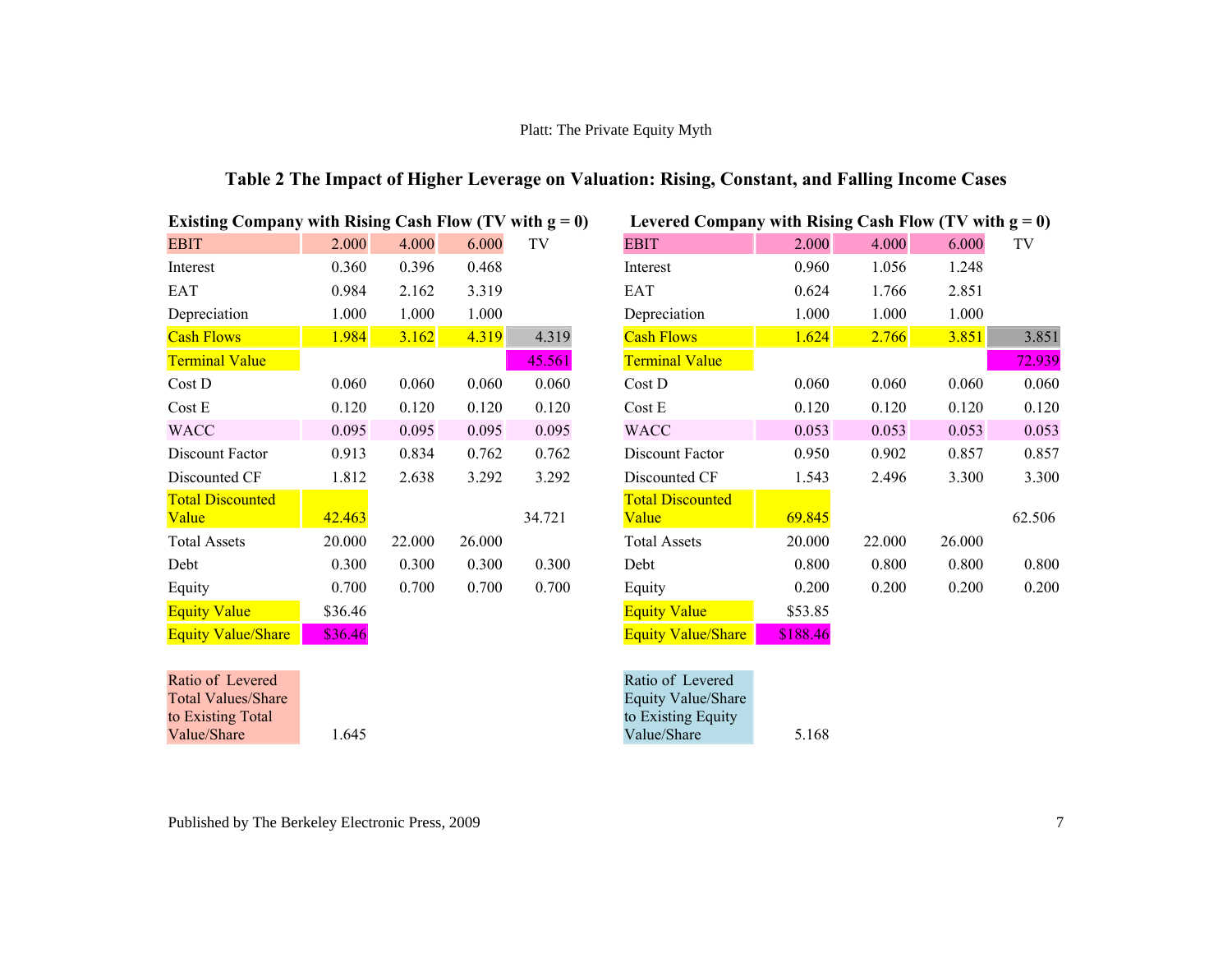| <b>EBIT</b>                             | 6.000   | 4.000  | 2.000  | TV     | <b>EBIT</b>                      | 6.000         | 4.000  |
|-----------------------------------------|---------|--------|--------|--------|----------------------------------|---------------|--------|
| Interest                                | 0.360   | 0.324  | 0.288  |        | Interest                         | 0.960         | 0.864  |
| EAT                                     | 3.384   | 2.206  | 1.027  |        | EAT                              | 3.024         | 1.882  |
| Depreciation                            | 1.000   | 1.000  | 1.000  |        | Depreciation                     | 1.000         | 1.000  |
| <b>Cash Flows</b>                       | 4.384   | 3.206  | 2.027  | 2.027  | <b>Cash Flows</b>                | 4.024         | 2.882  |
| <b>Terminal Value</b>                   |         |        |        | 21.384 | <b>Terminal Value</b>            |               |        |
| Cost D                                  | 0.060   | 0.060  | 0.060  | 0.060  | Cost D                           | 0.060         | 0.060  |
| Cost E                                  | 0.120   | 0.120  | 0.120  | 0.120  | Cost E                           | 0.120         | 0.120  |
| <b>WACC</b>                             | 0.095   | 0.095  | 0.095  | 0.053  | <b>WACC</b>                      | 0.053         | 0.053  |
| Discount Factor                         | 0.913   | 0.834  | 0.762  | 0.762  | Discount Factor                  | 0.950         | 0.902  |
| Discounted CF                           | 4.004   | 2.674  | 1.545  | 1.545  | Discounted CF                    | 3.822         | 2.600  |
| <b>Total Discounted</b><br><b>Value</b> | 24.520  |        |        | 16.296 | <b>Total Discounted</b><br>Value | <b>36.140</b> |        |
| <b>Total Assets</b>                     | 20.000  | 18.000 | 16.000 |        | <b>Total Assets</b>              | 20.000        | 18.000 |
| Debt                                    | 0.300   | 0.300  | 0.300  | 0.800  | Debt                             | 0.800         | 0.800  |
| Equity                                  | 0.700   | 0.700  | 0.700  | 0.200  | Equity                           | 0.200         | 0.200  |
| <b>Equity Value</b>                     | \$18.52 |        |        |        | <b>Equity Value</b>              | \$20.14       |        |
| <b>Equity</b><br>Value/Share            | \$18.52 |        |        |        | <b>Equity Value/Share</b>        | \$70.49       |        |

#### Existing Company with Falling Cash Flow (TV with g = 0) Levered Company with Falling Cash Flow (TV with g = 0)

| <b>EBIT</b>                             | 6.000   | 4.000  | 2.000  | TV     | <b>EBIT</b>                                   | 6.000   | 4.000  | 2.000  | TV     |
|-----------------------------------------|---------|--------|--------|--------|-----------------------------------------------|---------|--------|--------|--------|
| Interest                                | 0.360   | 0.324  | 0.288  |        | Interest                                      | 0.960   | 0.864  | 0.768  |        |
| EAT                                     | 3.384   | 2.206  | 1.027  |        | EAT                                           | 3.024   | 1.882  | 0.739  |        |
| Depreciation                            | 1.000   | 1.000  | 1.000  |        | Depreciation                                  | 1.000   | 1.000  | 1.000  |        |
| <b>Cash Flows</b>                       | 4.384   | 3.206  | 2.027  | 2.027  | <b>Cash Flows</b>                             | 4.024   | 2.882  | 1.739  | 1.739  |
| <b>Terminal Value</b>                   |         |        |        | 21.384 | <b>Terminal Value</b>                         |         |        |        | 32.939 |
| Cost D                                  | 0.060   | 0.060  | 0.060  | 0.060  | Cost D                                        | 0.060   | 0.060  | 0.060  | 0.060  |
| Cost E                                  | 0.120   | 0.120  | 0.120  | 0.120  | Cost E                                        | 0.120   | 0.120  | 0.120  | 0.120  |
| <b>WACC</b>                             | 0.095   | 0.095  | 0.095  | 0.053  | <b>WACC</b>                                   | 0.053   | 0.053  | 0.053  | 0.053  |
| Discount Factor                         | 0.913   | 0.834  | 0.762  | 0.762  | Discount Factor                               | 0.950   | 0.902  | 0.857  | 0.857  |
| Discounted CF                           | 4.004   | 2.674  | 1.545  | 1.545  | Discounted CF                                 | 3.822   | 2.600  | 1.490  | 1.490  |
| <b>Total Discounted</b><br><u>Value</u> | 24.520  |        |        | 16.296 | <b>Total Discounted</b><br>Value <sup>1</sup> | 36.140  |        |        | 28.228 |
| <b>Total Assets</b>                     | 20.000  | 18.000 | 16.000 |        | <b>Total Assets</b>                           | 20.000  | 18.000 | 16.000 |        |
| Debt                                    | 0.300   | 0.300  | 0.300  | 0.800  | Debt                                          | 0.800   | 0.800  | 0.800  | 0.800  |
| Equity                                  | 0.700   | 0.700  | 0.700  | 0.200  | Equity                                        | 0.200   | 0.200  | 0.200  | 0.200  |
| <b>Equity Value</b>                     | \$18.52 |        |        |        | <b>Equity Value</b>                           | \$20.14 |        |        |        |
| Equity<br>Value/Share                   | \$18.52 |        |        |        | <b>Equity Value/Share</b>                     | \$70.49 |        |        |        |
|                                         |         |        |        |        |                                               |         |        |        |        |

Ratio of Levered Total Values/Share to Existing Total Value/Share

1.474

Ratio of Levered Equity Value/Share to Existing Equity Value/Share 3.806

*Journal of Business Valuation and Economic Loss Analysis, Vol. 4 [2009], Iss. 1, Art. 7*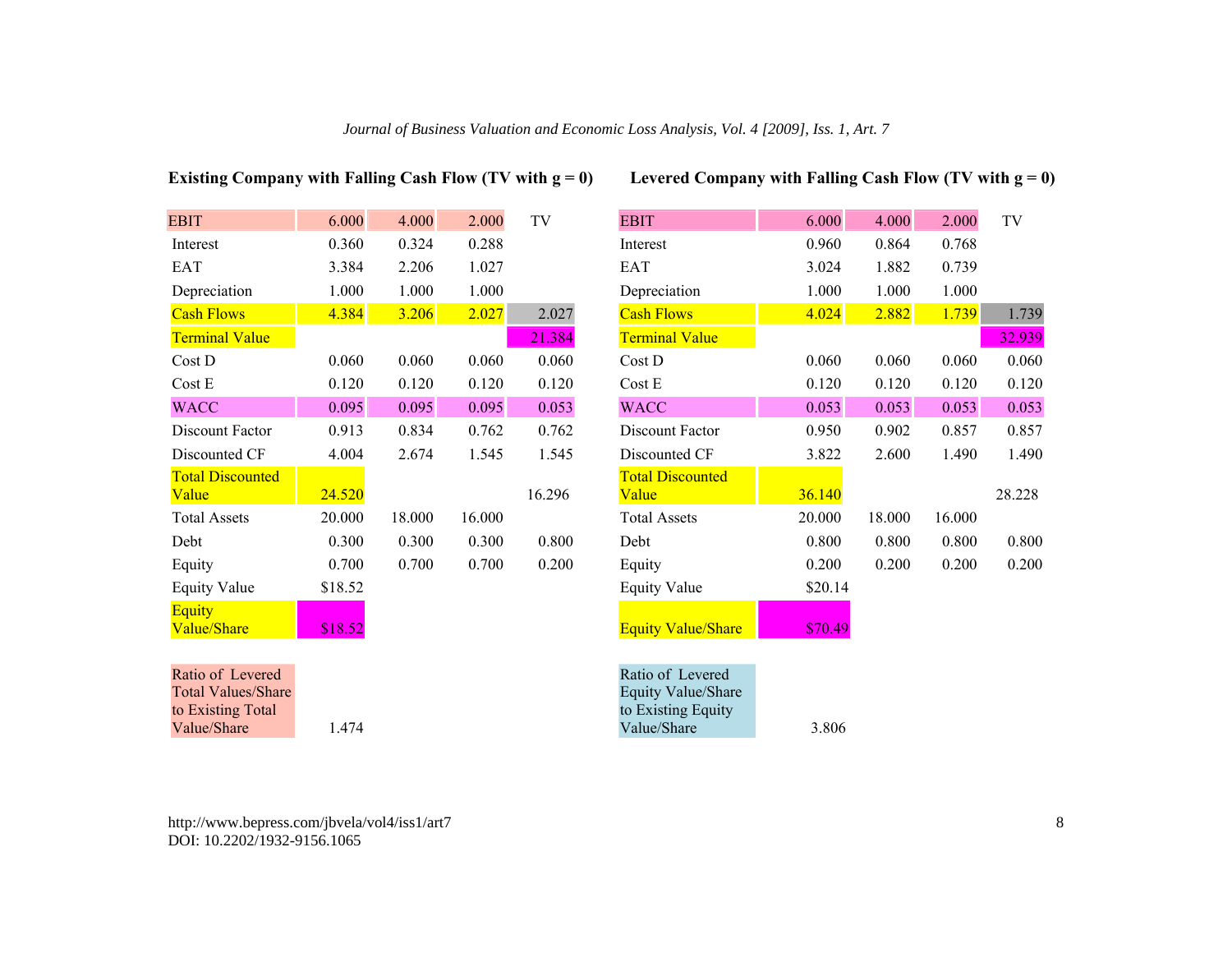#### **Existing Company with Steady Cash Flow (TV with g = 0)**

| Levered Company with Steady Cash Flow (TV with $g = 0$ ) |  |  |  |  |
|----------------------------------------------------------|--|--|--|--|
|----------------------------------------------------------|--|--|--|--|

| <b>EBIT</b>                      | 4.000   | 4.000  | 4.000  | TV     | <b>EBIT</b>                             | 4.000    | 4.000  |
|----------------------------------|---------|--------|--------|--------|-----------------------------------------|----------|--------|
| Interest                         | 0.360   | 0.360  | 0.360  |        | Interest                                | 0.960    | 0.960  |
| EAT                              | 2.184   | 2.184  | 2.184  |        | EAT                                     | 1.824    | 1.824  |
| Depreciation                     | 1.000   | 1.000  |        |        | Depreciation                            | 1.000    | 1.000  |
| <b>Cash Flows</b>                | 3.184   | 3.184  | 3.184  | 3.184  | <b>Cash Flows</b>                       | 2.824    | 2.824  |
| <b>Terminal Value</b>            |         |        |        | 33.586 | <b>Terminal Value</b>                   |          |        |
| Cost D                           | 0.060   | 0.060  | 0.060  | 0.060  | Cost D                                  | 0.060    | 0.060  |
| Cost E                           | 0.120   | 0.120  | 0.120  | 0.120  | Cost E                                  | 0.120    | 0.120  |
| <b>WACC</b>                      | 0.095   | 0.095  | 0.095  | 0.095  | <b>WACC</b>                             | 0.053    | 0.053  |
| Discount Factor                  | 0.913   | 0.834  | 0.762  | 0.762  | Discount Factor                         | 0.950    | 0.902  |
| Discounted CF                    | 2.908   | 2.656  | 2.426  | 25.595 | Discounted CF                           | 2.682    | 2.548  |
| <b>Total Discounted</b><br>Value | 33.586  |        |        |        | <b>Total Discounted</b><br><b>Value</b> | 53.485   |        |
| <b>Total Assets</b>              | 20.000  | 20.000 | 20.000 |        | <b>Total Assets</b>                     | 20.000   | 20.000 |
| Debt                             | 0.300   | 0.300  | 0.300  |        | Debt                                    | 0.800    | 0.800  |
| Equity                           | 0.700   | 0.700  | 0.700  |        | Equity                                  | 0.200    | 0.200  |
| <b>Equity Value</b>              | \$27.59 |        |        |        | <b>Equity Value</b>                     | \$37.48  |        |
| <b>Equity Value/Share</b>        | \$27.59 |        |        |        | <b>Equity Value/Share</b>               | \$131.20 |        |
| Ratio of Levered                 |         |        |        |        | Ratio of Levered                        |          |        |
| $T - 1$ $T - 1 - 1$              |         |        |        |        | $\Gamma = L_{11} L_{12} L_{23}$         |          |        |

| <b>EBIT</b>                      | 4.000   | 4.000  | 4.000  | TV     | <b>EBIT</b>                      | 4.000    | 4.000  | 4.000  | TV     |
|----------------------------------|---------|--------|--------|--------|----------------------------------|----------|--------|--------|--------|
| Interest                         | 0.360   | 0.360  | 0.360  |        | Interest                         | 0.960    | 0.960  | 0.960  |        |
| EAT                              | 2.184   | 2.184  | 2.184  |        | EAT                              | 1.824    | 1.824  | 1.824  |        |
| Depreciation                     | 1.000   | 1.000  |        |        | Depreciation                     | 1.000    | 1.000  | 1.000  |        |
| <b>Cash Flows</b>                | 3.184   | 3.184  | 3.184  | 3.184  | <b>Cash Flows</b>                | 2.824    | 2.824  | 2.824  | 2.824  |
| <b>Terminal Value</b>            |         |        |        | 33.586 | <b>Terminal Value</b>            |          |        |        | 53.485 |
| Cost D                           | 0.060   | 0.060  | 0.060  | 0.060  | Cost D                           | 0.060    | 0.060  | 0.060  | 0.060  |
| Cost E                           | 0.120   | 0.120  | 0.120  | 0.120  | Cost E                           | 0.120    | 0.120  | 0.120  | 0.120  |
| <b>WACC</b>                      | 0.095   | 0.095  | 0.095  | 0.095  | <b>WACC</b>                      | 0.053    | 0.053  | 0.053  | 0.053  |
| Discount Factor                  | 0.913   | 0.834  | 0.762  | 0.762  | Discount Factor                  | 0.950    | 0.902  | 0.857  | 0.857  |
| Discounted CF                    | 2.908   | 2.656  | 2.426  | 25.595 | Discounted CF                    | 2.682    | 2.548  | 2.420  | 45.835 |
| <b>Total Discounted</b><br>Value | 33.586  |        |        |        | <b>Total Discounted</b><br>Value | 53.485   |        |        |        |
| <b>Total Assets</b>              | 20.000  | 20,000 | 20.000 |        | <b>Total Assets</b>              | 20.000   | 20.000 | 20.000 |        |
| Debt                             | 0.300   | 0.300  | 0.300  |        | Debt                             | 0.800    | 0.800  | 0.800  | 0.8    |
| Equity                           | 0.700   | 0.700  | 0.700  |        | Equity                           | 0.200    | 0.200  | 0.200  | 0.2    |
| <b>Equity Value</b>              | \$27.59 |        |        |        | <b>Equity Value</b>              | \$37.48  |        |        |        |
| <b>Equity Value/Share</b>        | \$27.59 |        |        |        | <b>Equity Value/Share</b>        | \$131.20 |        |        |        |

Total Values/Share to Existing Total Value/Share

1.592

| Ratio of Levered          |       |
|---------------------------|-------|
| <b>Equity Value/Share</b> |       |
| to Existing Equity        |       |
| Value/Share               | 4.756 |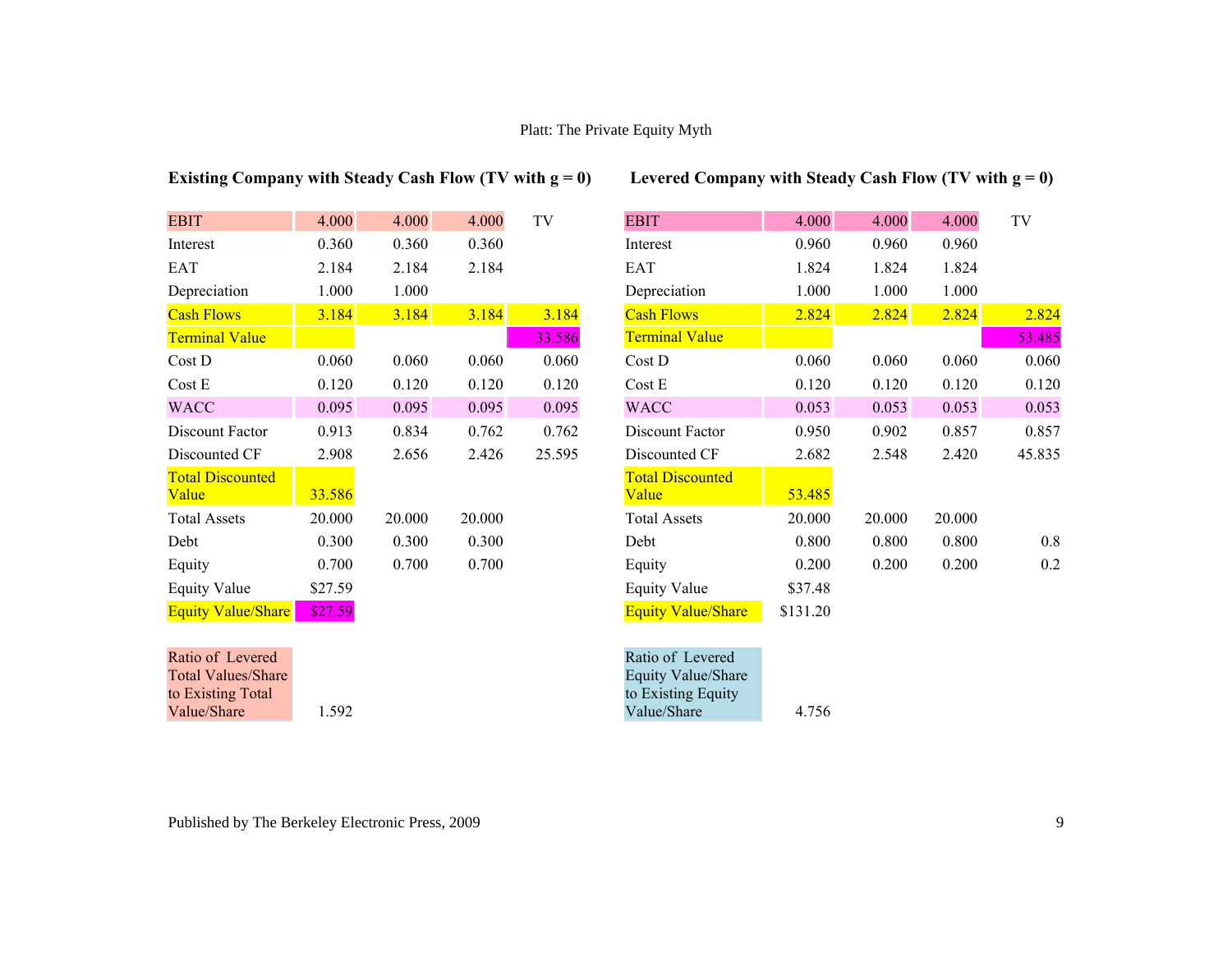Merton Miller and Franco Modigliani, who received Nobel Prizes in 1990 and 1985 respectively, produced the seminal work on the question of the impact of leverage on value, see Modigliani and Miller (1958). They theorized that in a world without taxes and no bankruptcy costs that regardless of how a firm finances itself (what is known as its capital structure) its value remains unchanged. They argued that no matter how a pie is sliced there is only so much of the pie to go around. This is known as the value-invariance principle. The principle argues that financing decisions and the value of the firm are independent.

The graphical view of the Modigliani and Miller (M&M) theory in Figure 1 shows the tradeoff between the firms's cost of money (WACC) and its debt/equity ratio. Basically, the theory says that as the firm takes on more debt (i.e., its debt/equity ratio rises) that the cost of both debt  $(r_d)$  and equity  $(r_e)$ increase. These costs increase because the heightened use of debt raises the firm's risk since there is a greater chance that it will not be able to pay the interest owed on the debt or repay the principal. Consequently, debt holders demand a higher return and shareholders require a higher return on their capital. Yet, the WACC remains constant in Figure 1 due to the fact that  $r_d < r_e$ . In other words, two things are happening: 1) both that  $r_d$  and  $r_e$  increase due to the firm's increased riskiness due to its higher debt ratio and 2) the WACC does not change because the movement towards relatively lower cost debt is exactly balanced by the increasing cost of both debt and equity. In this version of the M&M theory (without taxes) a higher debt ratio is not a costless route to an increase in firm value.

 What happens when the theory is made more realistic by relaxing the no tax assumption? In that case, according to the theory, the value of the firm depends on how it is financed. Driving this conclusion is the tax deductibility of interest paid to debt holders from income before taxes are calculated. In other words, funds raised from debt financing are subsidized by the government because returns paid to bond holders reduce the amount of taxes owed to the government. Using equation (1) above, WACC decreases as the proportion of debt  $(\alpha_d)$  increases. That is, there is an inverse relationship between WACC and  $\alpha_d$ . A firm financed entirely with debt has a WACC equal to  $r_d$  (1-T) while the firm with all equity financing has a WACC of  $r_e$ . Even if  $r_d = r_e$  the all debt firm has a clear WACC advantage due to taxes; if  $r_d < r_e$  the advantage is even greater. Figure 2 illustrates how the firm's WACC declines as the debt/equity ratio rises.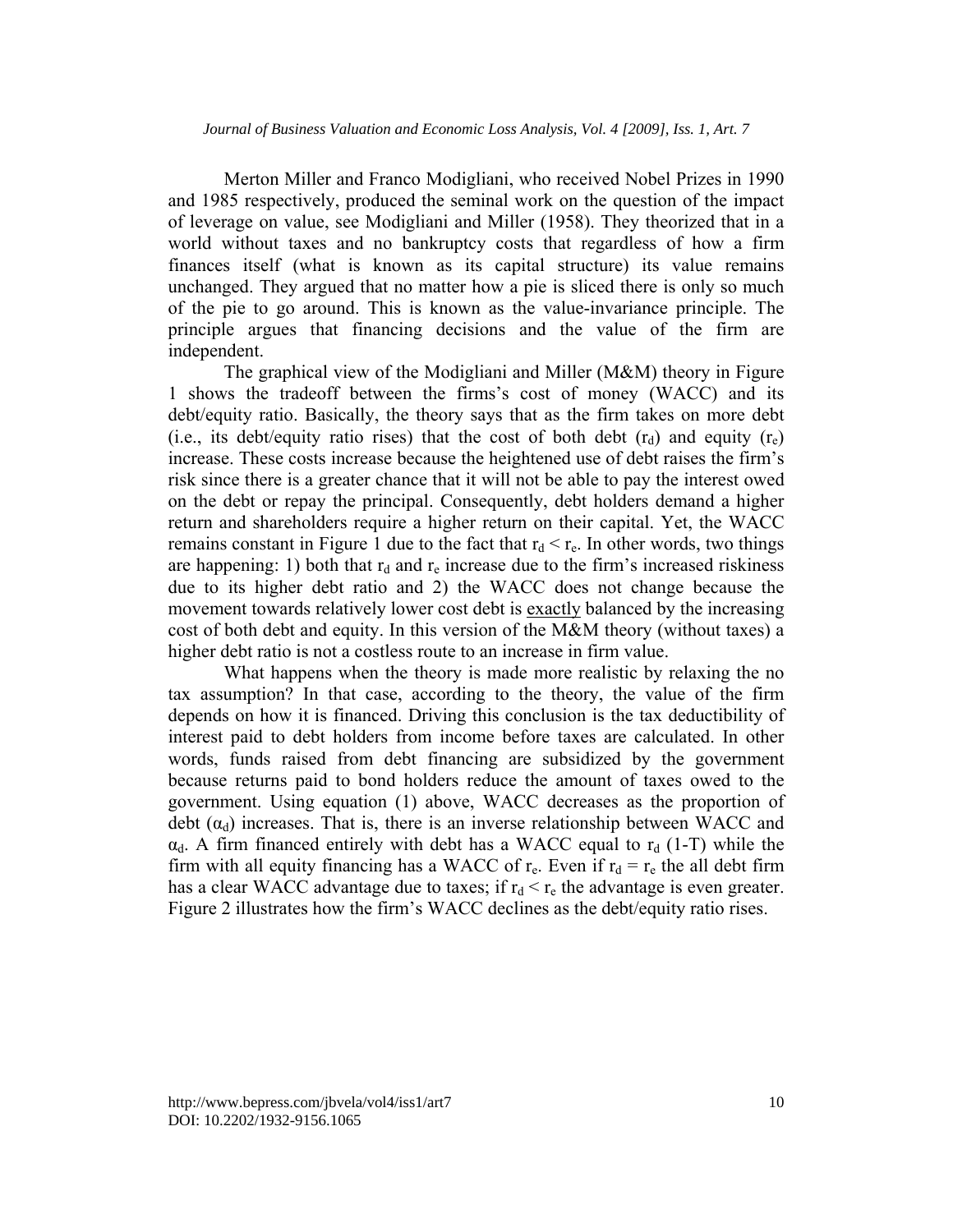#### Figure 1: WACC – Modigliani and Miller Proposition II (No Taxes) Demonstrating the Value-invariance Principle

#### Cost of Capital



The contrast between the behavior of the WACCs depicted in Figures 1 and 2, as the firm increases its debt ratio, is the force driving the dramatically different estimates of firm value seen above in Table 2. Private equity and similarly highly leveraged transactions are partially justified by analyses that contend that the use of debt "magically" raises valuation. Might these studies be missing something?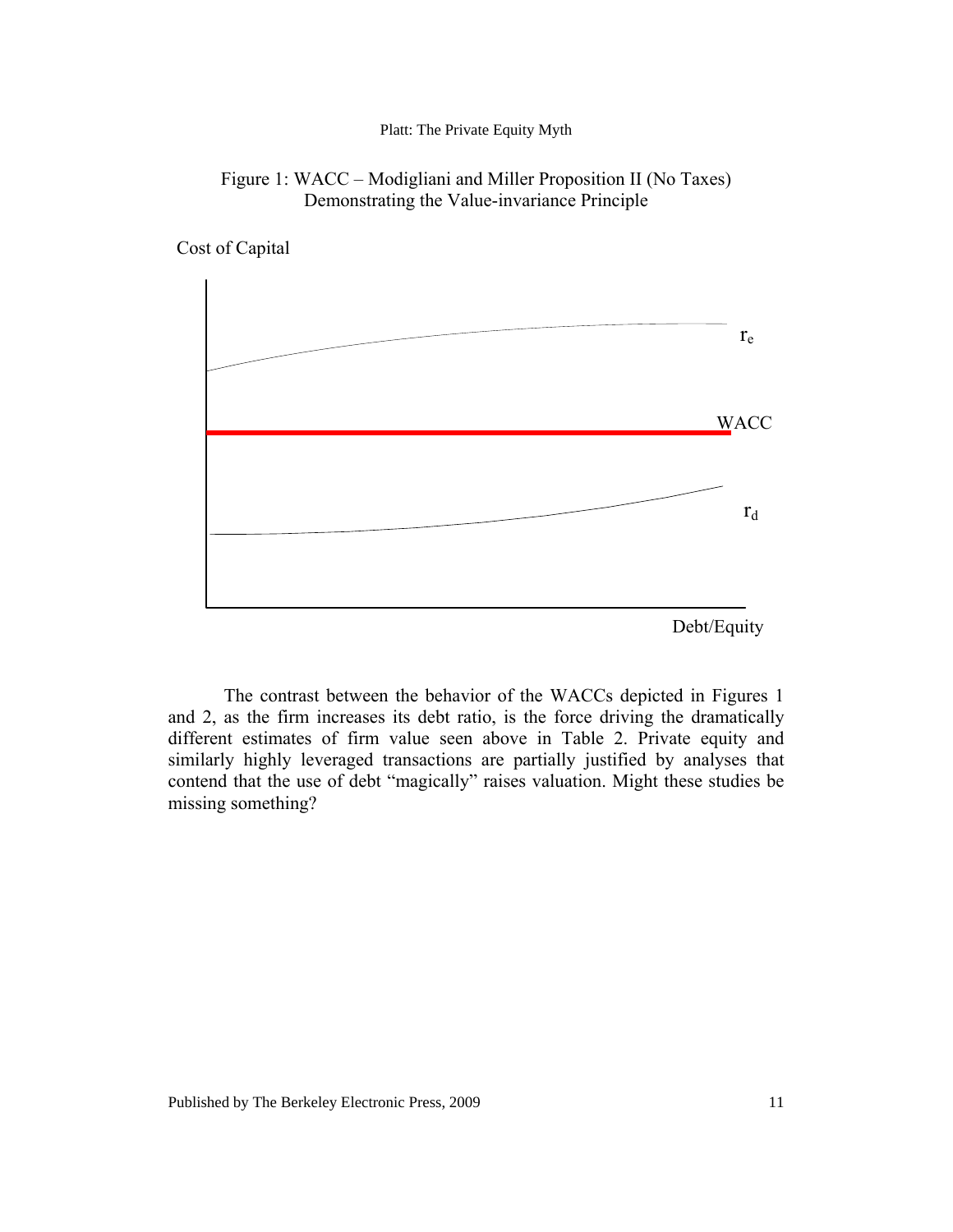*Journal of Business Valuation and Economic Loss Analysis, Vol. 4 [2009], Iss. 1, Art. 7*

Debt/Equity **WACC**  $r_e$  $r_d$ 

Figure 2: WACC – Modigliani and Miller Proposition II (With Taxes)

The private equity firm discussed earlier, SCP has experienced rougher going recently. Propelled by investor capital, SCP averaged over one transaction a month since its inception in 1995. In early 2008, three of their companies filed for bankruptcy: Wickes Furniture Co., Sharper Image Corp, and Lillian Vernon Corp. Then later in 2008, it's Jevic Holdings Corp filed for bankruptcy followed in July by their Mervyn's department store. Could SCP and other private equity firms like it have overreached itself? A number of the companies that it owns have failed and filed for bankruptcy court protection. Possibly these failures resulted from the economic slowdown in 2008 following the unraveling of the credit market in 2007. Alternatively, SCP has discovered that if you pay too much, whoever you may be, your investment may not be able to support the level of debt that private equity firm piles on to capital structures. Of course, SCP might simply be relying on holding a large portfolio of companies some of whom do well, some which do fine, and others which do poorly.

The M&M theory is not silent on bankruptcy and the costs of financial distress. Rather most analysts say that at some point when the debt ratio is high the firm begins to have a probability of going bankrupt.<sup>6</sup> Bankruptcy imposes a

 $\overline{a}$ 

Cost of Capital

<sup>&</sup>lt;sup>6</sup> Among the earliest academic discussions of bankruptcy cost is by Baxter (1967); another good discussion comes from Jacques A Schnabel (1984).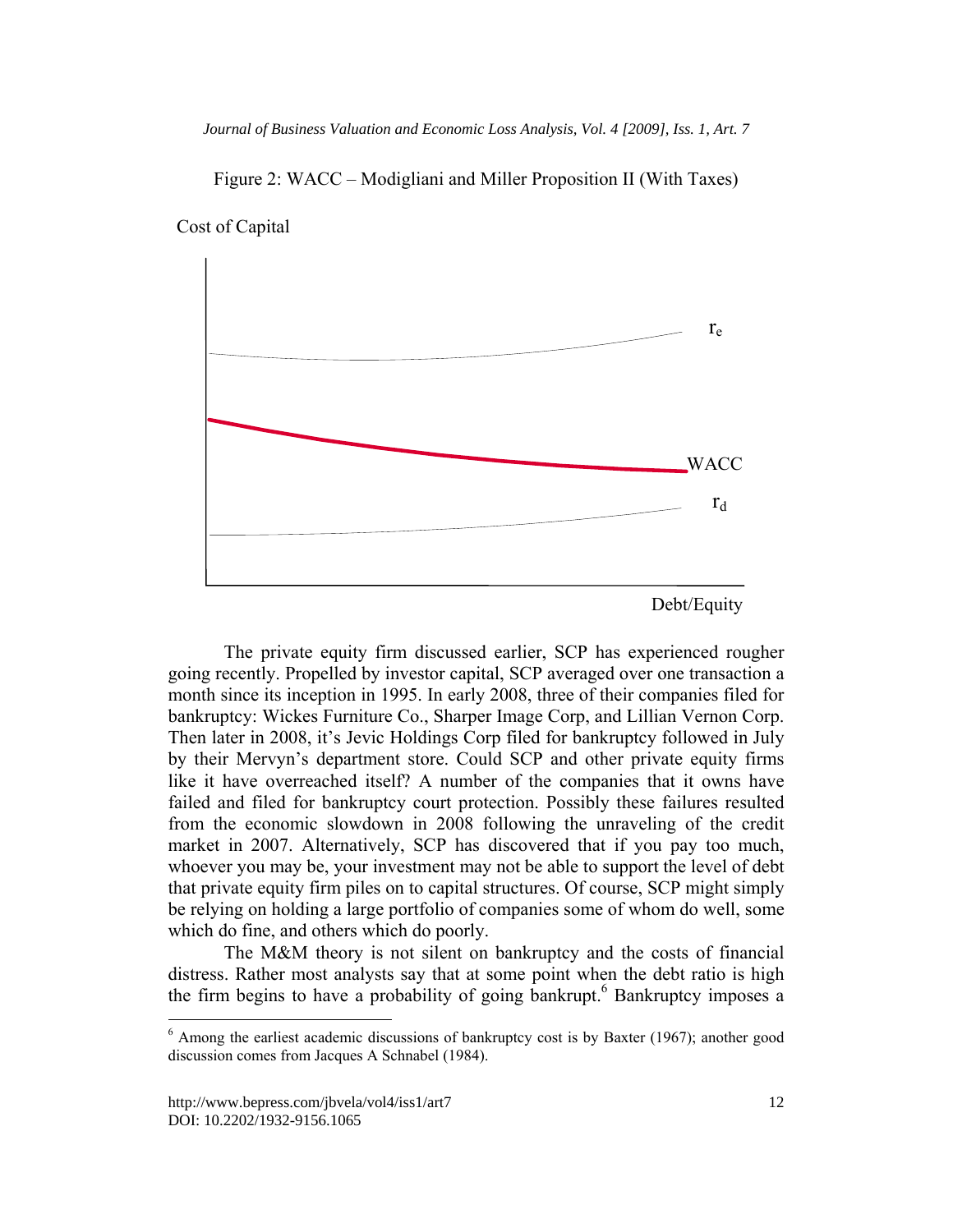number of costly nonfunctional expenses on the firm such as legal expenses, trustee fees, costs associated with the plan of reorganization, and the loss of business due to the stigma. These costs lower the value of the firm. The probability that the firm actual will need to pay these costs depends, among other things, on its debt ratio. As the debt ratio rises, the probability of bankruptcy rises and the expected value of bankruptcy costs increase. This expected value reduces the present value of future cash flows. Consequently, debt financing has additional costs beyond the payment of interest and principle. These costs reduce the gains from tax savings arising from debt financing. This is usually called the trade-off theorem. As seen in Figure 3, at some level of the debt ratio the decrease in WACC ends due to costs associated with a potential bankruptcy. When the WACC begins to turn up, the company is at its optimal capital structure.

Figure 3: The Trade-Off Model - With Taxes and Bankruptcy



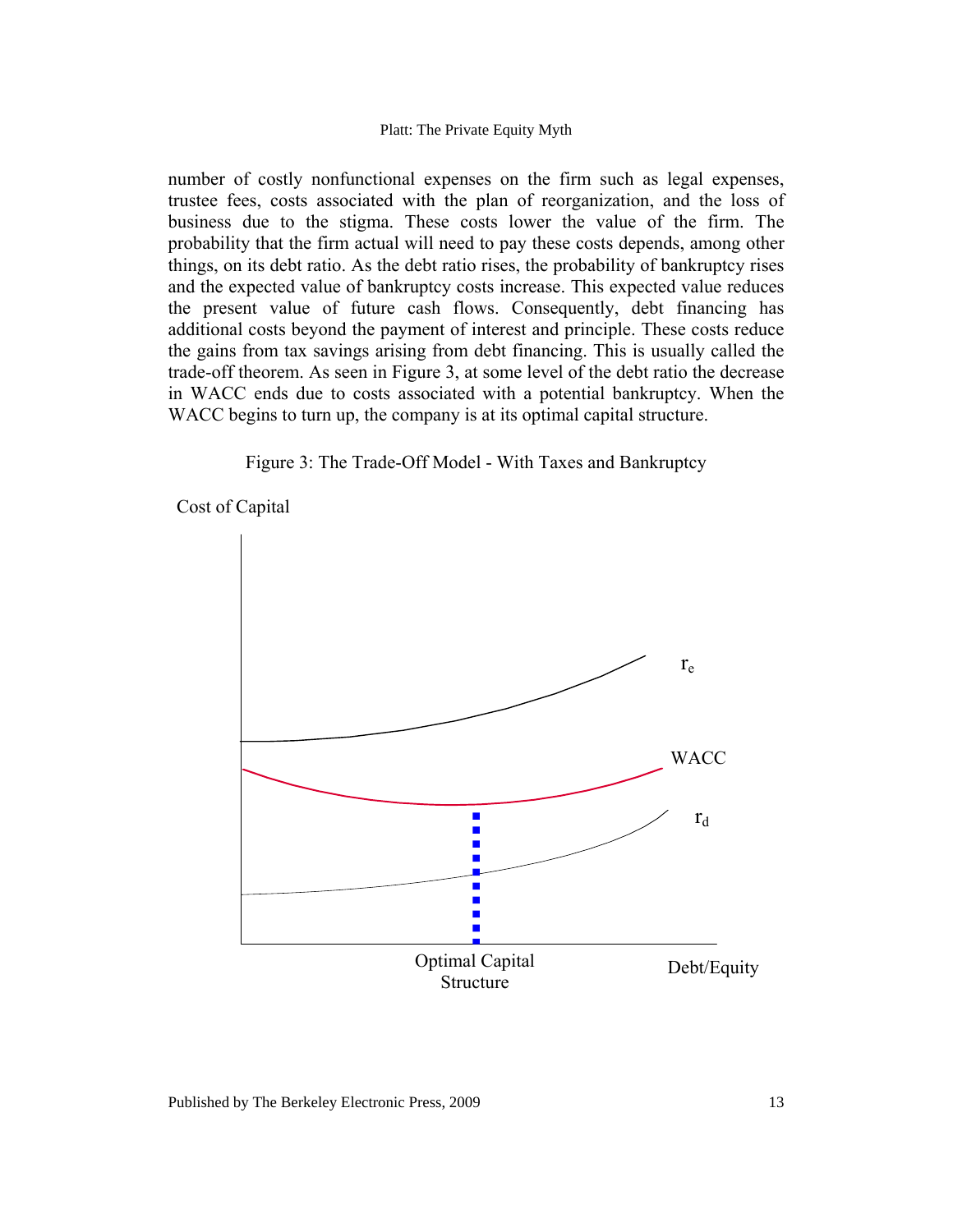The three version of the world discussed above are presented below in a single figure, Figure 4, as three value curves dependent on the amount of debt raised by the firm, rather than with debt ratios and WACCs. The lowest curve, in red, is the Modigliani and Miller case without taxes. Value does not vary with the firm's level of debt. The blue curve shows the Modigliani and Miller world with taxes – value rises with debt. The black line shows the value of the firm with both taxes and bankruptcy costs. The firm would probably have no debt in the first case (be all equity financed), would have all debt (zero equity) in the second case, and would have a mix of debt and equity in the third case. The trick for the private equity firm is to find where the optimal capital structure point is located and to raise that level of debt. By doing so, the value of the firm is maximized.



Total Debt Value without taxes Value with Taxes Value with taxes and Bankruptcy Costs Optimal Capital **Structure** 

Value of the Firm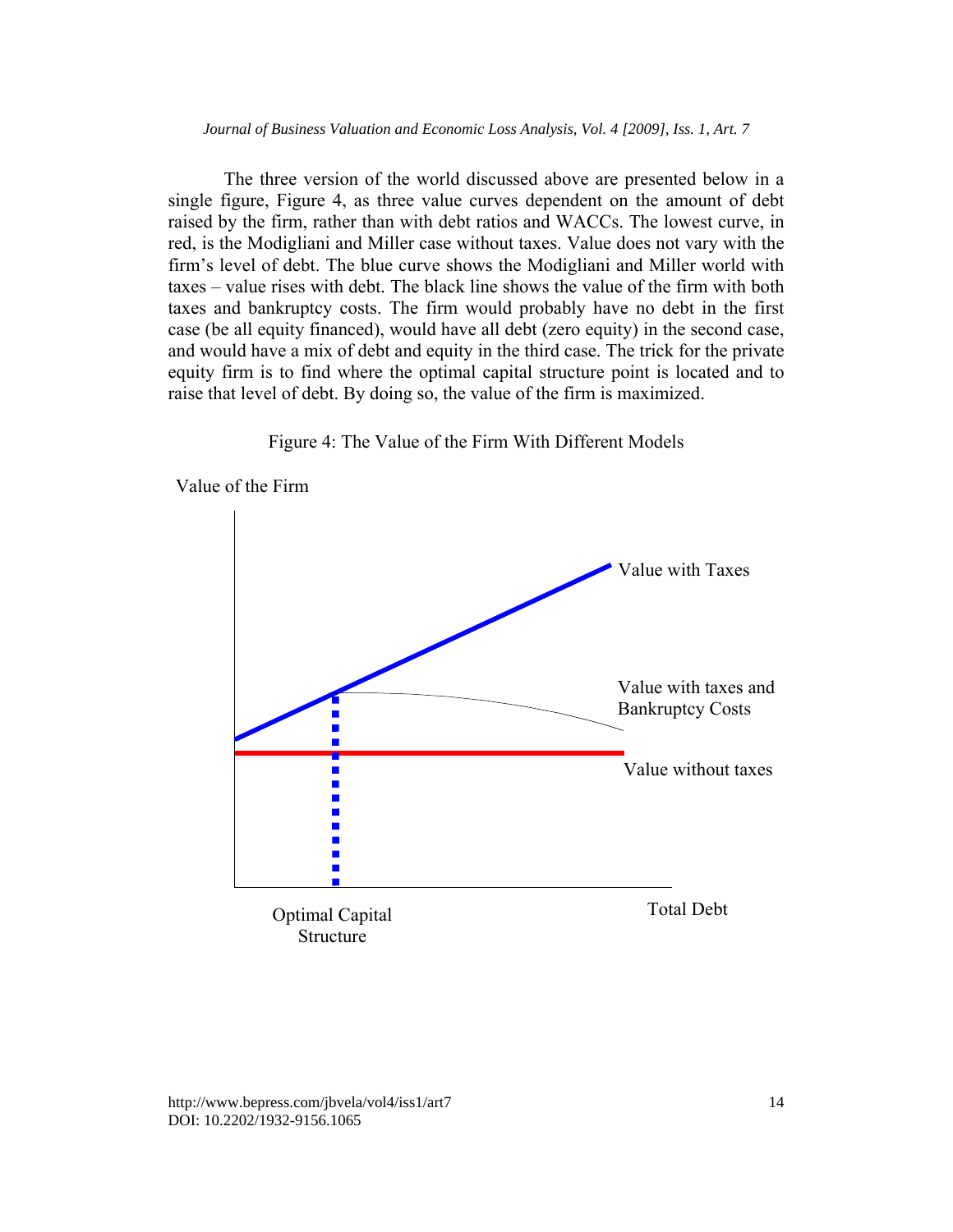The missing element throughout this discussion of value, capital structure, and WACC has been the price paid for the investment. Over one hundred years ago, Fisher (1906, 1930) devised his Separation Theorem which argued that first the firm makes an investment decision (whether to buy an asset and how much to pay) and then independent of that decision, makes a financing decision (whether to use debt or equity). The key to understanding Fisher's idea is to realize that a fixed stream of cash flows can only support a certain level of debt. When a private equity firm overpays for an asset, according to Fisher, it needs to reduce the company's usage of debt to matchup with the firm's cash flows. Ignoring price in the capital structure decision process, is conceptually the same as ignoring financial distress or bankruptcy costs.

Bankruptcy is a legal event that has a rising probability as a firm takes on debt. In contrast, financial distress occurs when a firm is weakened by financial or operating decisions that lead to a loss in confidence in the firm by its customers, suppliers, bankers, and employees. A financially distressed firm incurs many costs that are not part of the traditional bankruptcy cost equation. For example, a financially distressed firm would likely face strict loan covenants that would impinge on its ability to grow and operate, be restricted by suppliers from normal trade credit terms and thus would be forced to use its own capital, it might under invest due to a shortage of capital, lose customers and might be raising cash by selling off its assets below their true worth. Incorporating these costs into the theory might easily yield a value relationship that looks like that in Figure 5.

Some analyst will be uncomfortable with the view of the world expressed in Figure 5, believing staunchly in the world view described in Figure 4. Some academics though have begun to support the argument advanced in Figure 5 (See for example, Ju et al. (2005)). In a recent study which accounts for purchase price, a dynamic capital structure model was created which concludes that the median firm in Standard & Poor's Compustat database has an optimal capital structure of 15.29% which is far below the actual capital structure of 22.62%. In other words, private equity activity which buys companies and raises their debt beyond 15.29% is pushing down value, not raising it!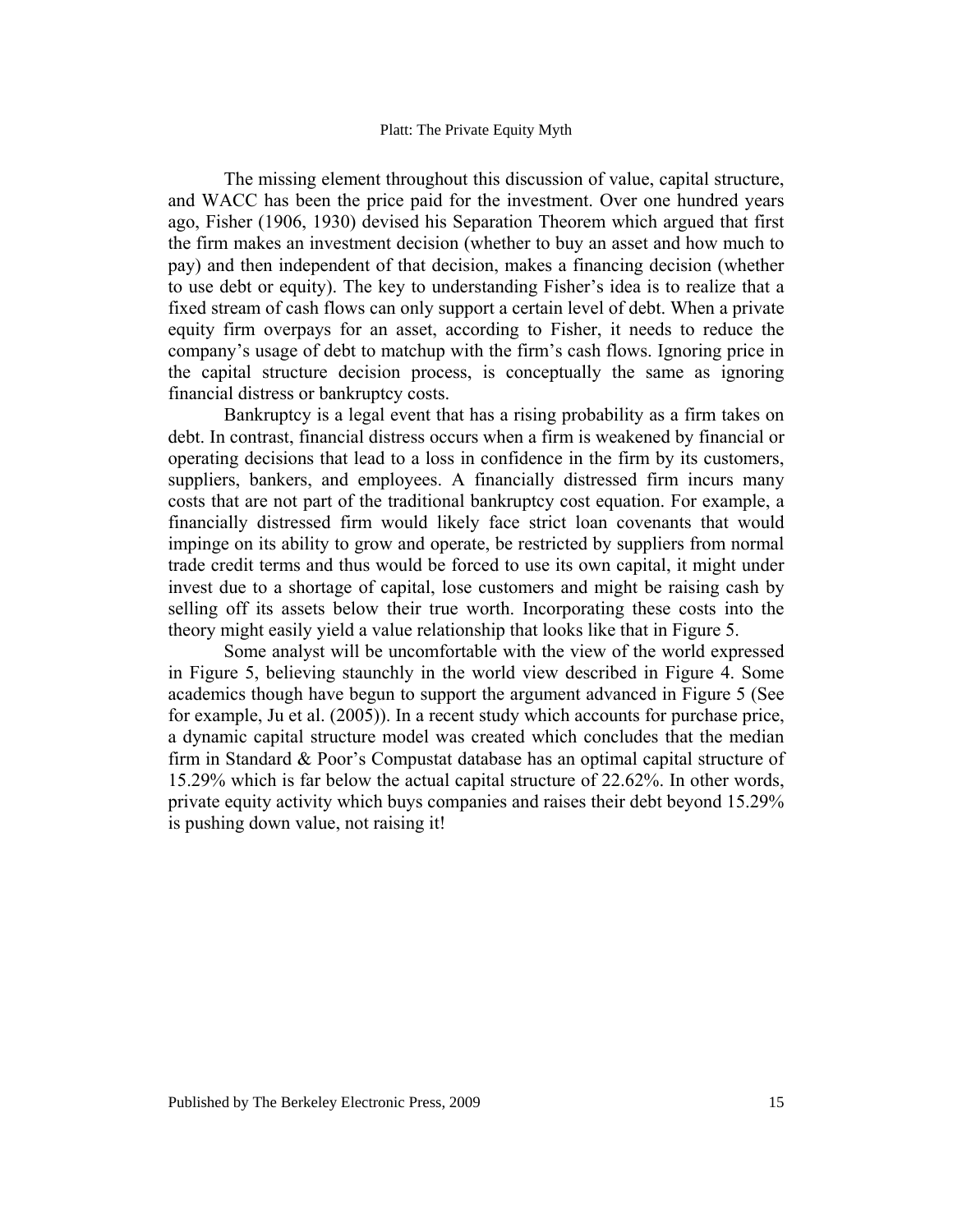

Value of the Firm



#### **REFERENCES**

- Baxter, N. D. 1967. "Leverage, Risk of Ruin and the Cost of Capital," *The Journal of Finance*, Vol. 22, No. 3, 395-403.
- Fenn, G. W., N. Lang, and S. Prouse. 1996. "The Economics of the Private Equity Market," *Federal Reserve Bulletin*, Vol. 82, No. 26, 26-50.
- Fisher, I. 1906. *Nature of Capital and Income*. New York: The Macmillan Company.
- Fisher, I. 1930. *Theory of Interest*. New York: The Macmillan Company.
- Ju, N., R., Rarrino, A. M. Poteshman, and M. S. Weisbach. 2005. "Horses and Rabbits? Trade-Off Theory and Optimal Capital Structure," *Journal of Financial and Quantitative Analysis*, Vol. 40, No. 2, 259 -281.
- Kaplan, S. N. and A. Schoar. 2005. "Private equity Performance: Returns, Persistence, and Capital Flows," *The Journal of Finance*, Vol. 60, No. 4, 1791-1823.

http://www.bepress.com/jbvela/vol4/iss1/art7 DOI: 10.2202/1932-9156.1065